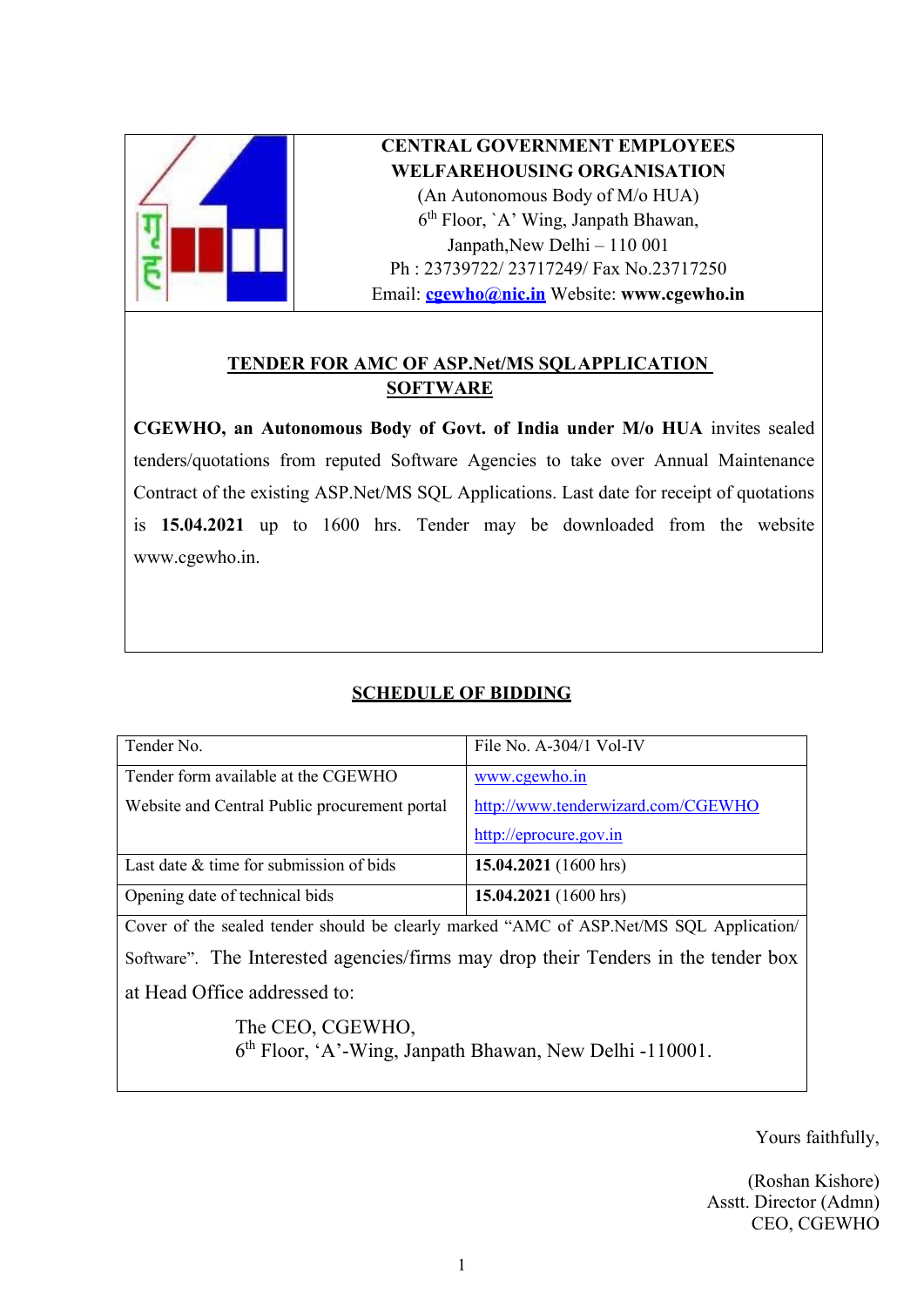# **CENTRAL GOVERNMENT EMPLOYEES WELFARE HOUSING ORGANISATION**

## TENDER NOTICE FOR AMC OF ASP.Net/MS SQL APPLICATION/SOFTWARE

Central Government Employees Welfare Housing Organisation (CGEWHO), an Autonomous organisation, under Ministry of Housing & Urban Affairs, Govt. of India invites quotation/tender from well-established agencies for Annual Maintenance of ASP.Net/MS SQL Application & Software. Interested Agencies can download Tender Document containing detailed information and terms & conditions from CGEWHO's website www.cgewho.in.

Scope of Work:

- i. AMC of existing ASP.Net/MS SQL Application of CGEWHO. The Agency has to study the existing Application software along-with web payment receiving modules. The Agency shall provide maintenance of the above-mentioned applications software for correction, updation of the modules/procedures, creation/modification of reports, import/export from excel/word from/to and integration of imported/exported data into existing MS SQL database etc. The Agency shall also study the work flow/culture and understand business model of the organization in connection of the Application software. The organization is using ASP dot net/ MS SQL based Application Software.
- ii. The Annual Maintenance Contract is for 01 year initially and same can be renewed annually on same term and conditions if services of agency found satisfactory. CGEWHO reserve its right to terminate AMC, in case, services are to be found unsatisfactory.

## Terms & Conditions:

1. Eligibility Criteria:

The Agency must submit its Price bids in a sealed envelope separately. The supporting documents should be submitted separately and not to be clubbed with the price bid. Details towards prequalification criteria including supporting documents shall be submitted as per Annexure-I. Pre- qualification requirements are as below:

- a. The minimum average turnover shall be Rs 15 Cr. of the last three years.
- b. The Agency must have on its permanent roll at least one Web Developer (MCA/BE/BTech) with minimum 5 years' experience in C#, C++, J-Query, JavaScript, ASP.NET, MVC, MSSQL, Crystal report, .NET Framework, IIS Server, SQL Server and Windows Server etc. The Bio-data should be submitted along-with Annexure I.
- c. The Agency must also have on at permanent roll at least one Web Designer with minimum 5 years' experience in Html, CSS, Java Scripting Language, XML, and photoshop etc. The Bio-data should be submitted along-with Annexure I.
- d. A non-refundable amount in the form of DD favoring Ceo, CGEWHO for Rs. 500.00 shall be submitted along-with tender.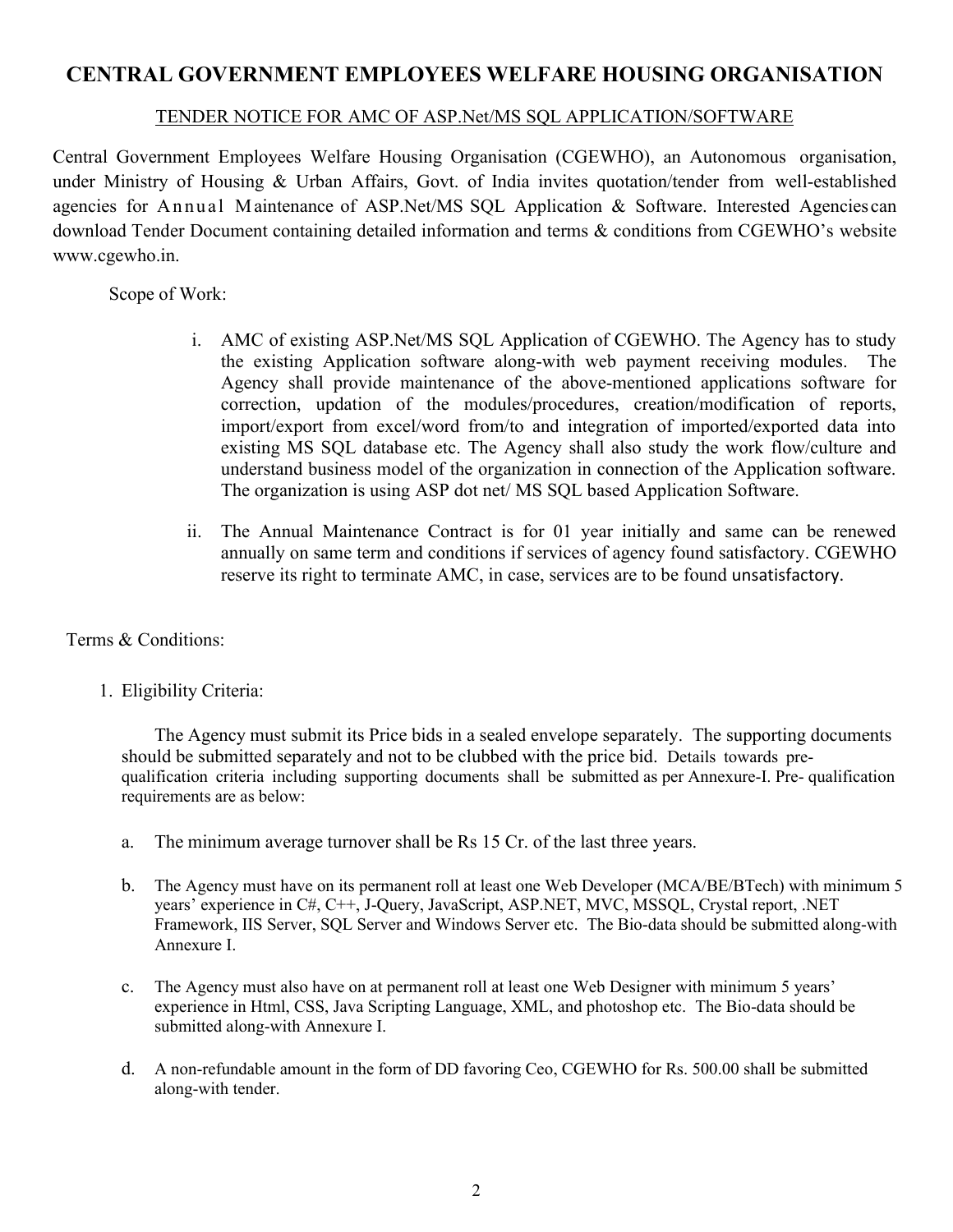- 2. The payments will be released half yearly in advance on submission of GST INVOICE in original containing CGEWHO GST NO. 07AAATC1861B2Z9.
- 3. The agency has to ensure that the processing and integration works are carried out without any disruption in the day-to-day working of the organization.
- 4. That the agency has to quote the rate as per Performa given in ANNEXURE(S)
- 5. All prices quoted by you shall be inclusive of all taxes and payable under respective state and the same shall be shown separately. TDS as applicable shall be deducted from the bills
- 6. The tendering firm will comply with all data security, back up and confidentiality regulations of CGEWHO. Any breach of this condition will render the entire contract cancelled, will attract penalty by way off deduction of entire AMC charges plus recovery of actual damage.
- 7. The Price bid will be evaluated on the basis of L1 bid amount.
- 8. CGEWHO reserves the right to accept or reject any Tender in full or in part without assigning any reason thereof. In case of any dispute, decision of the CEO, CGEWHO will be final and binding on both the parties.
- 9. If the Agency fails to render any or all the services, for any period during the currency of the contract, the CGEWHO shall be at liberty to terminate the contract and get the work done from other agencies and deduct charges incurred on this account from the amount payable to the Agency.
- 10. Quotations received after the stipulated date & time or incomplete quotations, will be rejected.
- 11. The offer of the intending agency must be valid for acceptance for a period of four months.
- 12. The agency which do not fulfill the minimum qualify criteria shall NOT be considered and will be rejected.
- 13. There should not be any cutting/overwriting in the Price Bid/ Quotations.

## **SIGNATURE OF THE TENDERER \_\_\_\_\_\_\_\_\_\_\_\_\_\_\_\_\_\_\_\_\_\_\_\_\_\_\_\_\_\_\_\_\_\_**

#### NAME IN BLOCK LETTERS

# **FULL ADDRESS WITH TELEPHONE NUMBERS \_\_\_\_\_\_\_\_\_\_\_\_\_\_\_\_\_\_\_\_\_\_\_\_\_\_\_\_\_\_\_\_\_\_**

#### **OFFICIAL STAMP \_\_\_\_\_\_\_\_\_\_\_\_\_\_\_\_\_\_\_\_\_\_\_\_\_\_\_\_\_\_\_\_\_**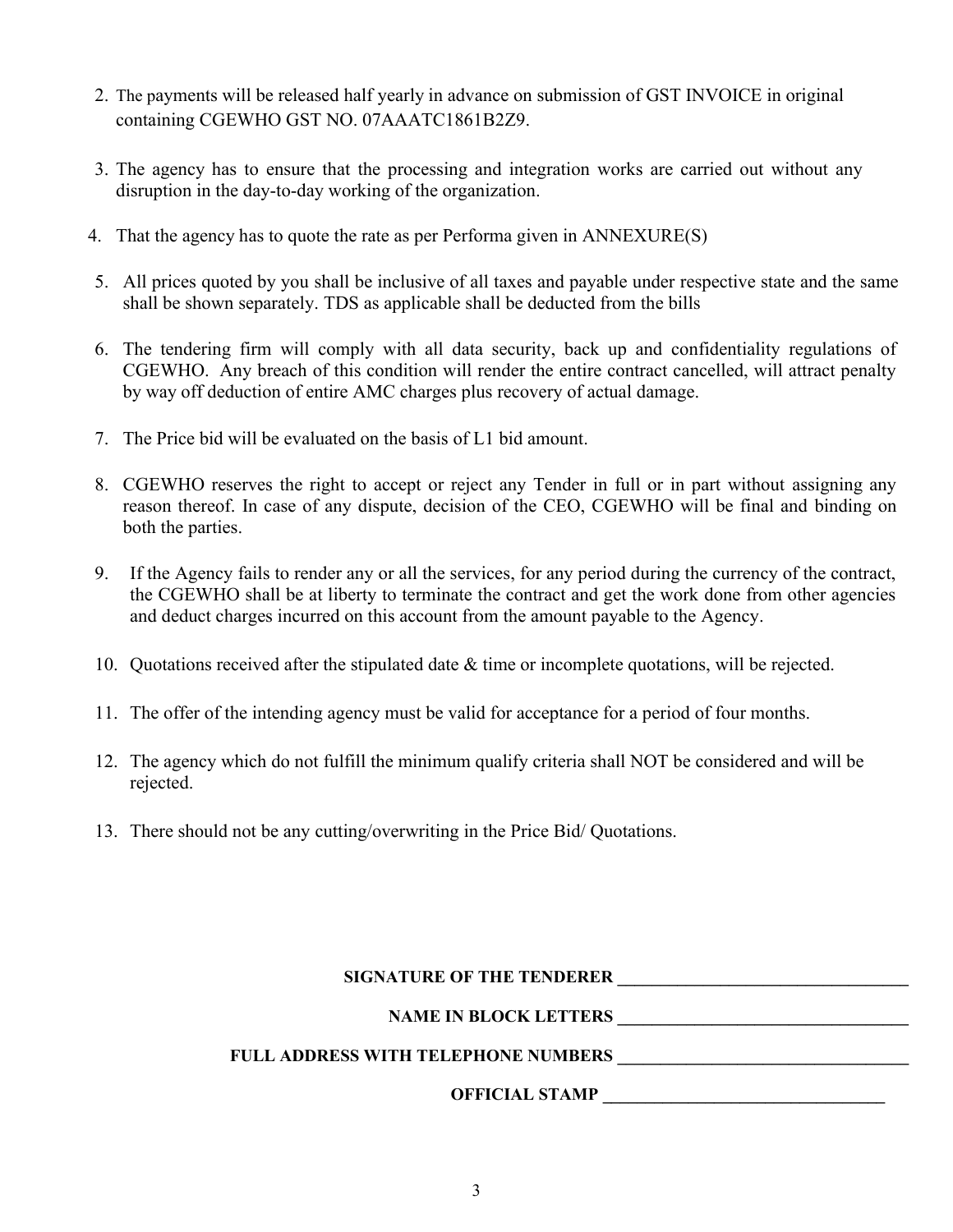# **"Annexure – I"**

| <b>Particulars</b>                                                                                                                                                    | Please fill up details             |
|-----------------------------------------------------------------------------------------------------------------------------------------------------------------------|------------------------------------|
| Average Turnover for Last three years (in cr.)<br>(submit supporting documents viz duly Audited Financials<br>of the last 3 years along-with IT Return)               | Cr Turnover                        |
| Qualification and experience certificate of the following<br>personnel on Agency's permanent roll should be submitted:<br>Web Developer.<br>a)<br>Web Designer.<br>b) | $\ldots$ Yrs Exp<br>$Yrs$ Exp<br>. |

# **Supporting Documents to be Provided**

### **DECLARATION:**

The information furnished above is true and authentic. We have carefully read all the terms and conditions of the tender and agree with these conditions. We have signed on each page of this technical bid in token of acceptance of terms detailed in the tender.

# SIGNATURE OF THE TENDERER \_\_\_\_\_\_\_\_\_\_\_\_\_\_\_\_\_\_\_\_\_\_\_\_\_\_\_\_\_\_\_\_\_\_

NAME IN BLOCK LETTERS \_\_\_\_\_\_\_\_\_\_\_\_\_\_\_\_\_\_\_\_\_\_\_\_\_\_\_\_\_\_\_\_\_\_\_\_\_\_\_